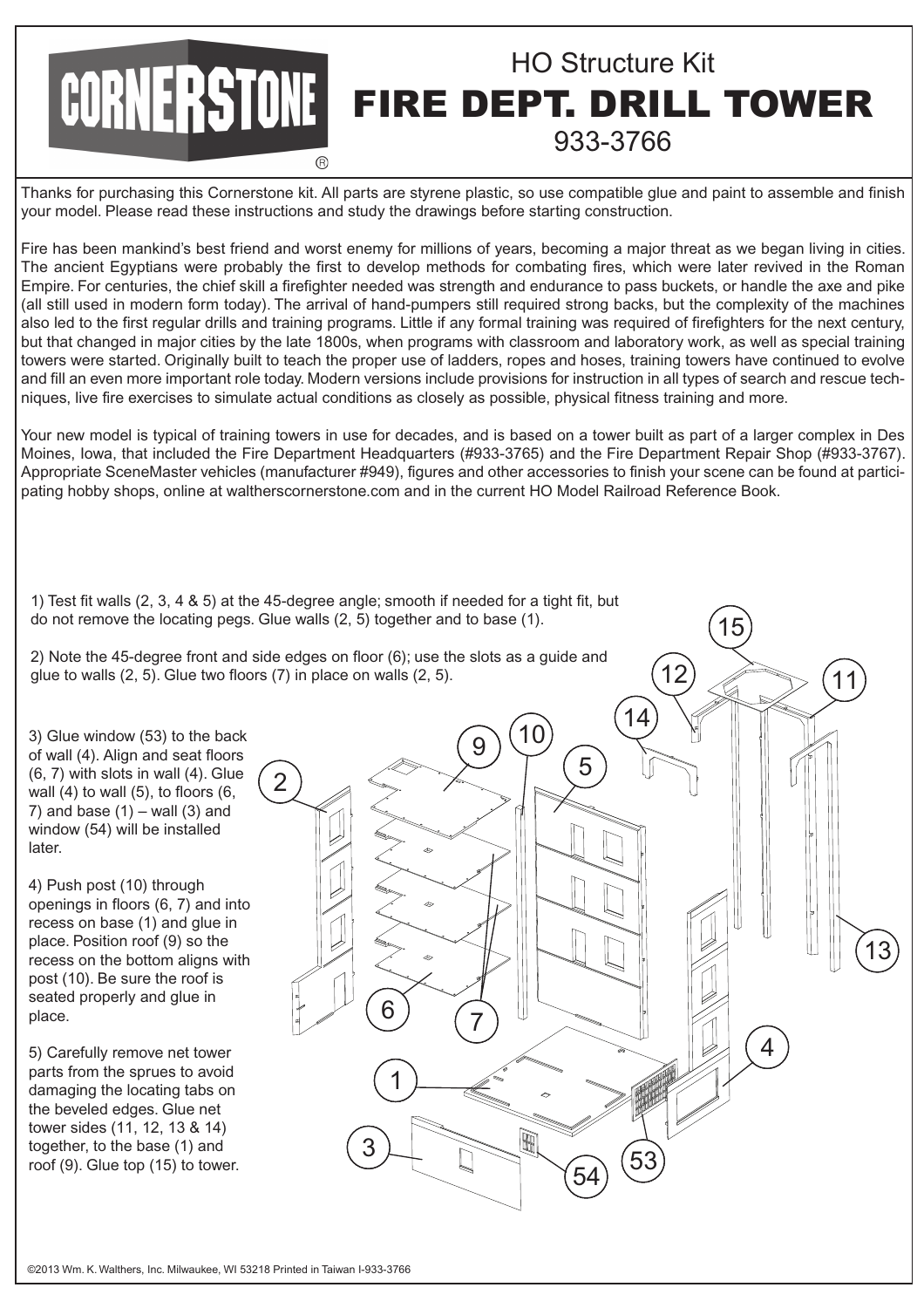6) Test fit platform (39) in slots on walls (2, 3): if fit is tight, thin platform edges carefully with hobby knife or sandpaper. For best assembly and appearance, make sure the sides of all stairs (37; 8x) are flat; carefully file or sand if needed. Glue a railing (41) to the side of stair (37); fit the slot in the bottom of the stair over the ridge on the base (1), fit the platform into the slot on wall 2, and glue stair to base.

7) Glue left and right railings (43, 55) to stairs 37. Note that that locating notch in #37 is the "downstairs" end. Glue this assembly between platform (39) and floor (6).

8) Glue window (54) to wall (3); glue completed assembly to walls (2, 4), base (1) and front edge of floor (6).

9) Glue railings (40, 41) and platform (38) to stairs 37. Glue railings (42, 43) to stairs 37; glue this assembly to platform (38), and finish with railing (44). When dry glue lower stair on floor 6, and top stair in to recess on the underside of floor #7. Repeat step 9 to complete two sets of stairways connecting upper floors (7) and roof (9) as shown.

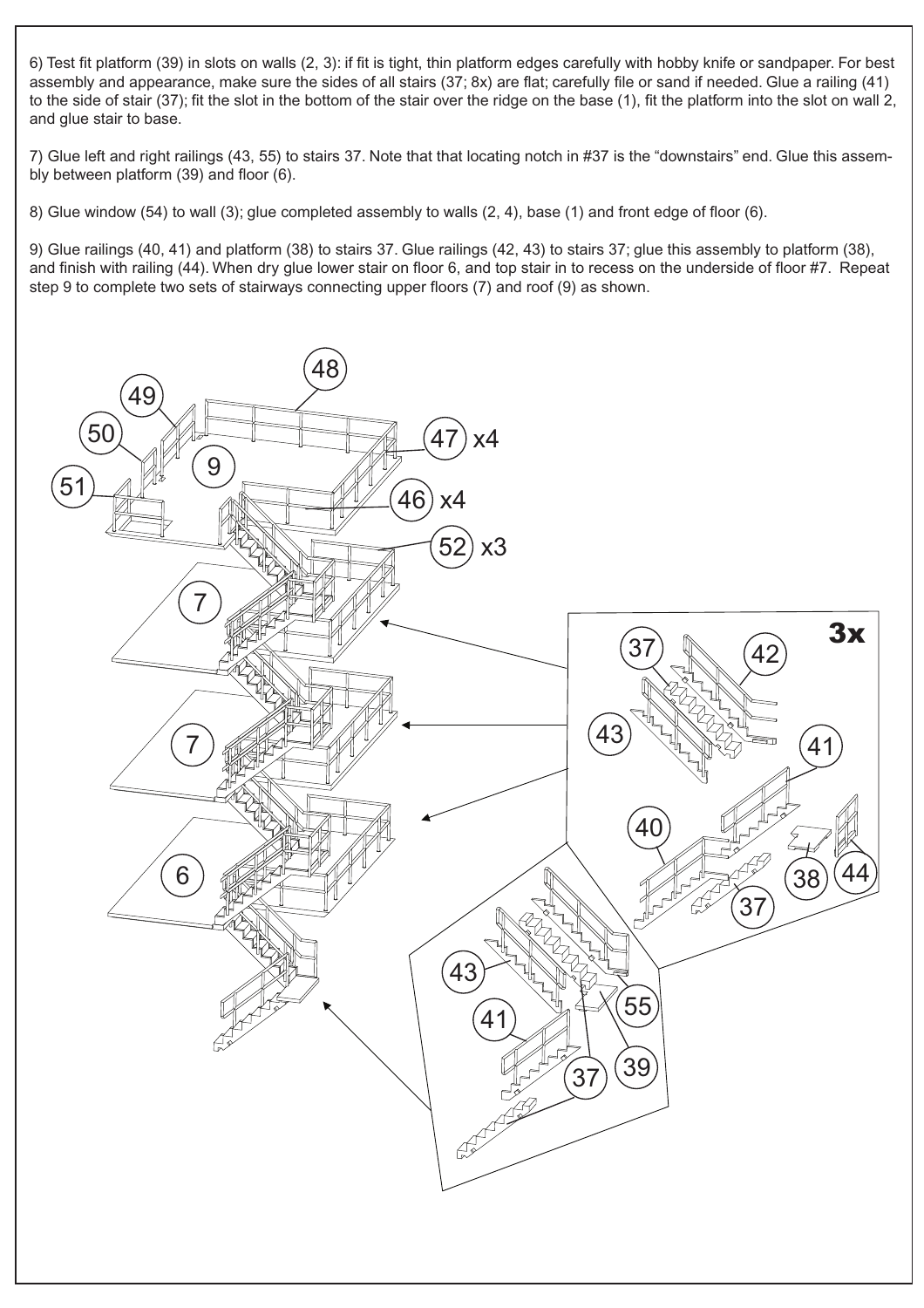10) Glue left floor railings (46), right railings (52) and end railings (47) on floors (6, 7) and roof (9). Add railings (48, 49, 50 & 51) to roof as shown.

11) Glue bracket/railing (20) and bracket (21) to platform (16); glue completed assembly below first doorway opening on wall (5) as shown.

12) Glue bracket/railing (23) and bracket (24) to platform (17); glue completed assembly to lower intermediate locating ridge on wall (5) as shown. Repeat these steps but glue second assembly to upper intermediate locating ridge on wall (5).

13) Glue bracket/railing (26) and bracket (27) to platform (18); glue completed assembly under third floor doorway on wall (5) as shown.

14) Glue bracket/railing (26) bracket (27) to platform (19) then glue railing (31) and bracket/railing (32) to platform. Glue completed assembly under fourth floor door opening on wall (5) as shown.

15) Glue railing (22) to stairs (30); align upper vertical edge of railing (22) with top of stair (30), glue completed assembly between platforms 16 & 17.

16) Align the upper vertical edge of railing (28) with top of stair (33) and glue in place. Glue this assembly between platforms 17 (lower) & 18. Glue outside railing (25) to stair (33) and to platforms 17 & 18.

17) Align the upper vertical edge of railing (28) with top of stair (33) and glue in place. Glue this assembly between platforms 17 (upper) & 19. Glue outside railing (25) to stair (33) and to platforms 17 & 19.